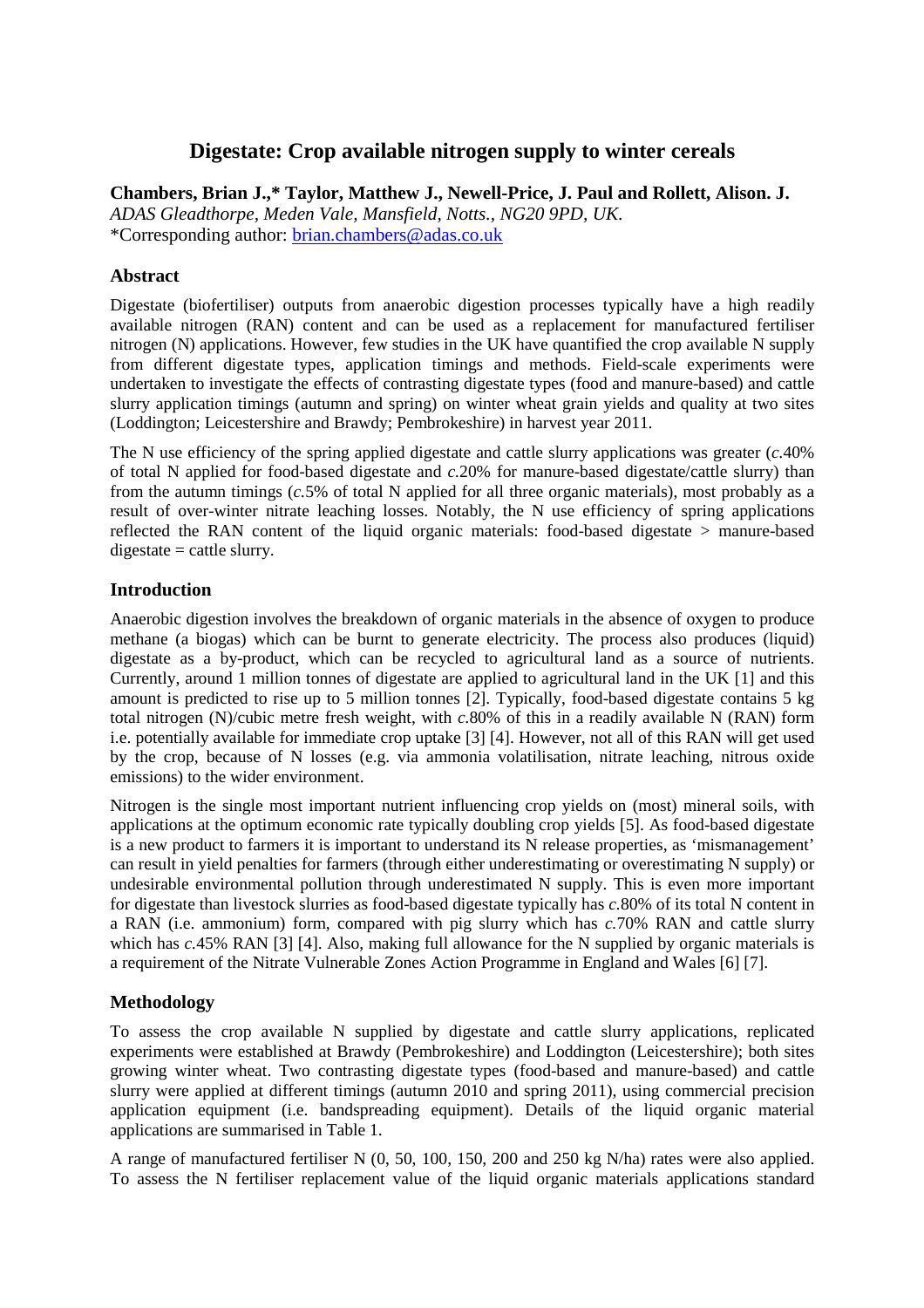internationally accepted methodologies [8] [9] [10] were used. Crop grain yield responses to manufactured fertiliser N were compared with the liquid organic materials to calculate the N fertiliser replacement value and N use efficiency of the digestate and slurry applications [11].

| <b>Site</b>                   | Organic<br>material       | <b>Application</b><br>rate $(m^3/ha)$ | Dry matter<br>(%) | pH  | <b>Total N</b><br>$(kg/m^3)$ | <b>Ammonium-N</b><br>$(kg/m^3)$ | Ammonium-N<br>as % of total N |
|-------------------------------|---------------------------|---------------------------------------|-------------------|-----|------------------------------|---------------------------------|-------------------------------|
| <b>Brawdy (Pembrokeshire)</b> |                           |                                       |                   |     |                              |                                 |                               |
| September<br>2010             | Food-based<br>digestate   | 40                                    | 4.7               | 7.8 | 5.39                         | 3.52                            | 65                            |
|                               | Manure-based<br>digestate | 38                                    | 7.5               | 7.9 | 3.72                         | 1.24                            | 33                            |
|                               | Cattle slurry             | 60                                    | 7.5               | 6.5 | 2.49                         | 1.16                            | 47                            |
| March<br>2011                 | Food-based<br>digestate   | 26                                    | 4.5               | 8.5 | 4.86                         | 3.23                            | 66                            |
|                               | Manure-based<br>digestate | 36                                    | 6.9               | 8.0 | 4.06                         | 1.47                            | 36                            |
|                               | Cattle slurry             | 38                                    | 7.8               | 7.3 | 2.63                         | 1.23                            | 47                            |
| Loddington (Leicestershire)   |                           |                                       |                   |     |                              |                                 |                               |
| September<br>2010             | Food-based<br>digestate   | 48                                    | 6.0               | 8.5 | 6.20                         | 4.18                            | 67                            |
|                               | Manure-based<br>digestate | 38                                    | 6.7               | 8.3 | 3.98                         | 2.19                            | 55                            |
|                               | Cattle slurry             | 58                                    | 4.0               | 7.4 | 2.01                         | 0.92                            | 46                            |
| March<br>2011                 | Food-based<br>digestate   | 35                                    | 1.3               | 8.7 | 4.32                         | 3.70                            | 86                            |
|                               | Manure-based<br>digestate | 45                                    | 7.5               | 7.9 | 4.19                         | 1.91                            | 46                            |
|                               | Cattle slurry             | 58                                    | 7.2               | 7.3 | 3.46                         | 1.23                            | 36                            |

**Table 1. Liquid organic material application details and analyses** 

# **Results**

### *Winter wheat yields and N offtakes*

At Brawdy, the application of digestate (food and manure-based) and cattle slurry in spring 2011 increased winter wheat grain yields by 1.6-2.6 t/ha, and N offtakes by between 16-28 kg N/ha compared with the untreated control (*P*<0.01). There were no differences in yield or grain N offtakes (*P*>0.05) between the autumn applied digestate/slurry treatments and the untreated control.

At Loddington, the application of food-based (in both autumn and spring 2011) and manure-based digestate in spring 2011 increased winter wheat grain yields (*P*<0.01) by 1.0-1.7 t/ha, and N offtakes (*P*<0.05) by around 20 kg N/ha compared with the untreated control. Similarly, grain N offtakes from the food and manure-based digestate applications in spring 2011 were 15-20 kg N/ha higher than the autumn manure-based digestate and cattle slurry treatments (*P*<0.05).

### *Nitrogen use efficiency*

At Brawdy, N use efficiency (compared with manufactured fertiliser N) of the spring applied digestates and cattle slurry was higher (*P*<0.01) than the autumn treatments, most probably reflecting over-winter nitrate leaching losses (Figure 1). Spring applied food and manure-based digestate had N use efficiencies of 39% and 15%, respectively, compared with autumn food and manure-based digestate efficiencies of 2% and 1%, respectively.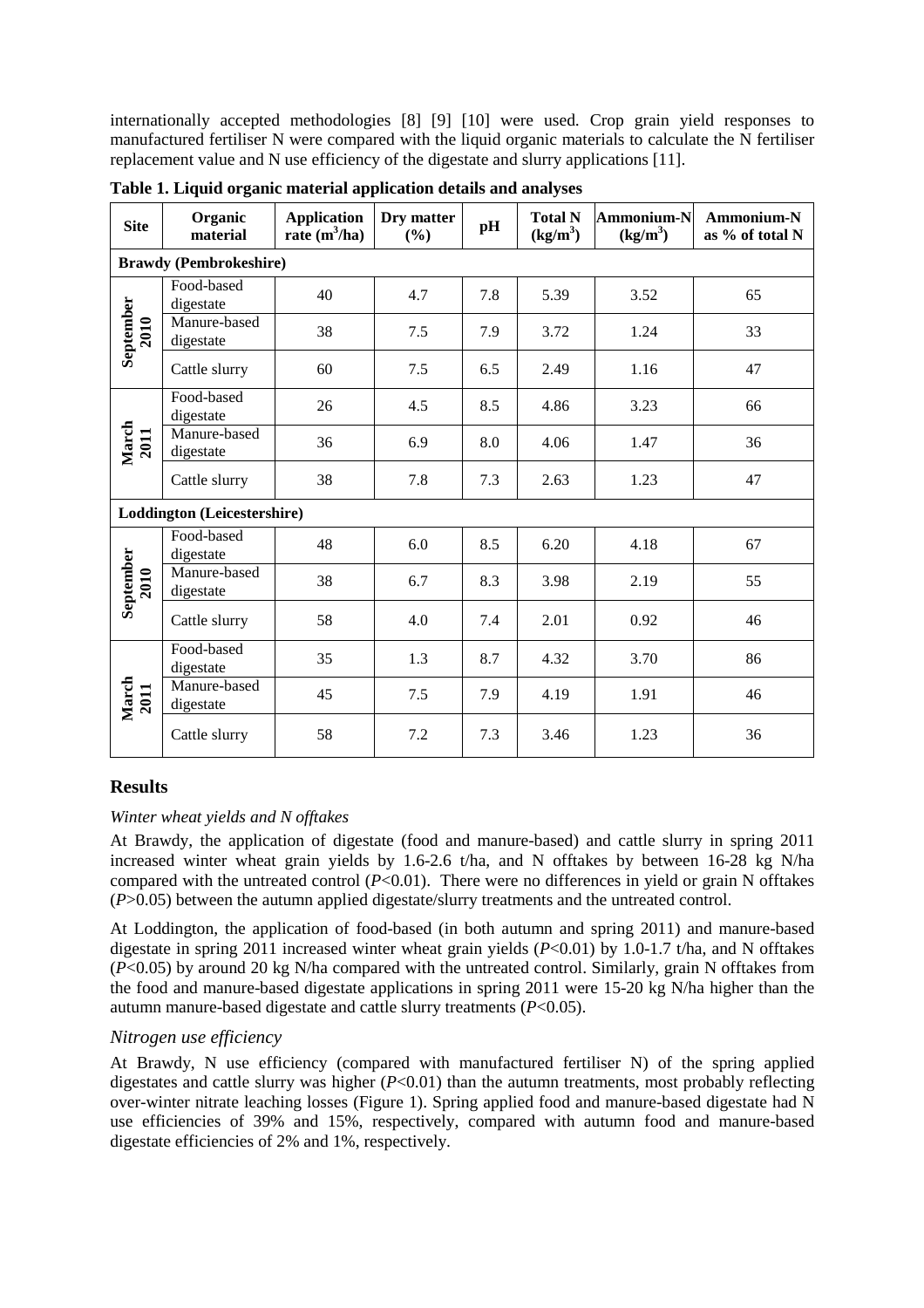

**Figure 1. Liquid organic material nitrogen use efficiencies at Brawdy (2010/11)** 

At Loddington, N use efficiency (compared with manufactured fertiliser N) of the spring applied foodbased digestate and cattle slurry was higher (*P*<0.01) than the autumn applied treatments, again most probably reflecting over-winter nitrate leaching losses (Figure 2). Spring applied food and manurebased digestate had N use efficiencies of 36% and 23%, respectively, compared with autumn food and manure-based digestate efficiencies of 9% and 10%, respectively.



**Figure 2. Liquid organic material nitrogen use efficiencies at Loddington (2010/11)** 

#### **Conclusions**

The N use efficiency, compared with manufactured fertiliser, of the spring applied digestate and cattle slurry applications was greater (*c.*40% of total N applied for food-based digestate and *c*.20% for manure-based digestate/cattle slurry) than from the autumn timings (*c.*5% of total N applied for all three organic materials), most probably as a result of over-winter nitrate leaching losses. Notably, the N use efficiency of the spring applications reflected the RAN content of the liquid organic materials: food-based digestate > manure-based digestate = cattle slurry; with ammonia emissions most likely responsible for the 'gap' between the amount of RAN applied and crop N recovery.